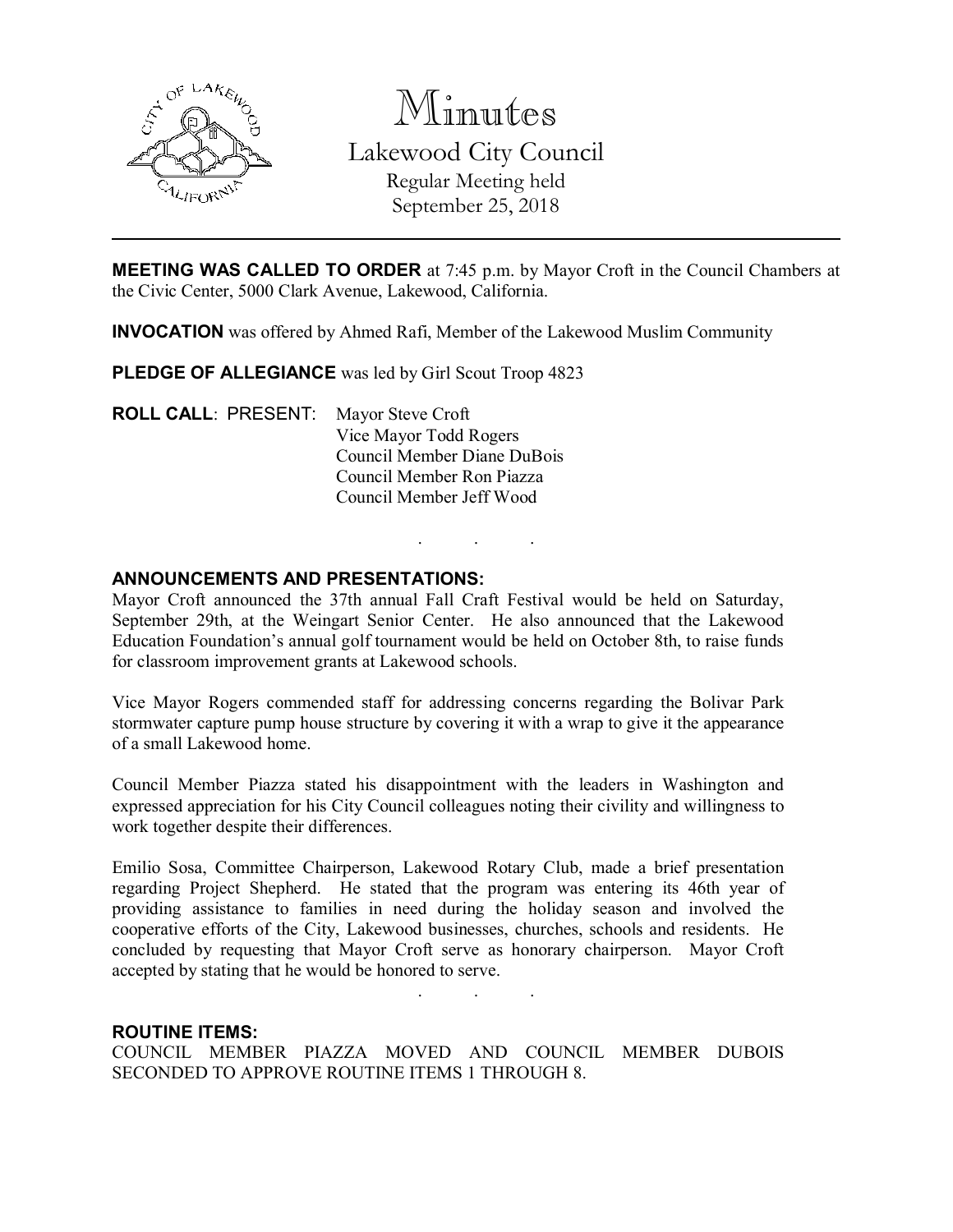ROUTINE ITEMS: - Continued

- RI-1 Approval of Minutes of the Meetings held July 10, and July 24, 2018
- RI-2 Approval of Personnel Transactions
- RI-3 Approval of Registers of Demands
- RI-4 Approval of Report of City Council Committees' Activities
- RI-5 Approval of Monthly Report of Investment Transactions for July 2018 and August 2018
- RI-6 Approval of Agreement with Tyler Technologies, Inc. "MUNIS" for Accounting Software Licenses and Support
- RI-7 RESOLUTION NO. 2018-60; A RESOLUTION OF THE CITY COUNCIL OF THE CITY OF LAKEWOOD AUTHORIZING PARTICIPATION IN THE GATEWAY CITIES ENERGY LEADER PARTNERSHIP PROGRAM WITH SOUTHERN CALIFORNIA EDISON
- RI-8 RESOLUTION NO. 2018-61; A RESOLUTION OF THE CITY COUNCIL OF THE CITY OF LAKEWOOD AMENDING RESOLUTION NO. 1862 PERTAINING TO RULES AND PROCEDURES FOR THE PROCEEDINGS OF THE CITY COUNCIL, AND FOR ITS OFFICERS AND EMPLOYEES

UPON ROLL CALL VOTE, THE MOTION WAS APPROVED:

AYES: COUNCIL MEMBERS: Piazza, DuBois, Rogers, Wood and Croft NAYS: COUNCIL MEMBERS: None

### 1.1 • ORDINANCE NO. 2018-6; REGARDING THE LOCATION, DESIGN AND OPERATION OF COMMERCIAL CARWASHES

. . .

Sonia Southwell, Director of Community Development, displayed slides and made a presentation based on the memo in the agenda. She reported that there were currently four full service car washes, two express car washes, four service station car washes and one coin-operated car wash in the City and an additional express car wash was under construction. During consideration and review of proposed commercial carwashes, concerns had been raised regarding the adequacy of carwash regulations pertaining to operational noise and traffic generation in close proximity to residential areas. The proposed ordinance would establish location and development standards for commercial carwashes. She stated that staff recommended that the City Council introduce the proposed ordinance and adopt the related Categorical Exemption.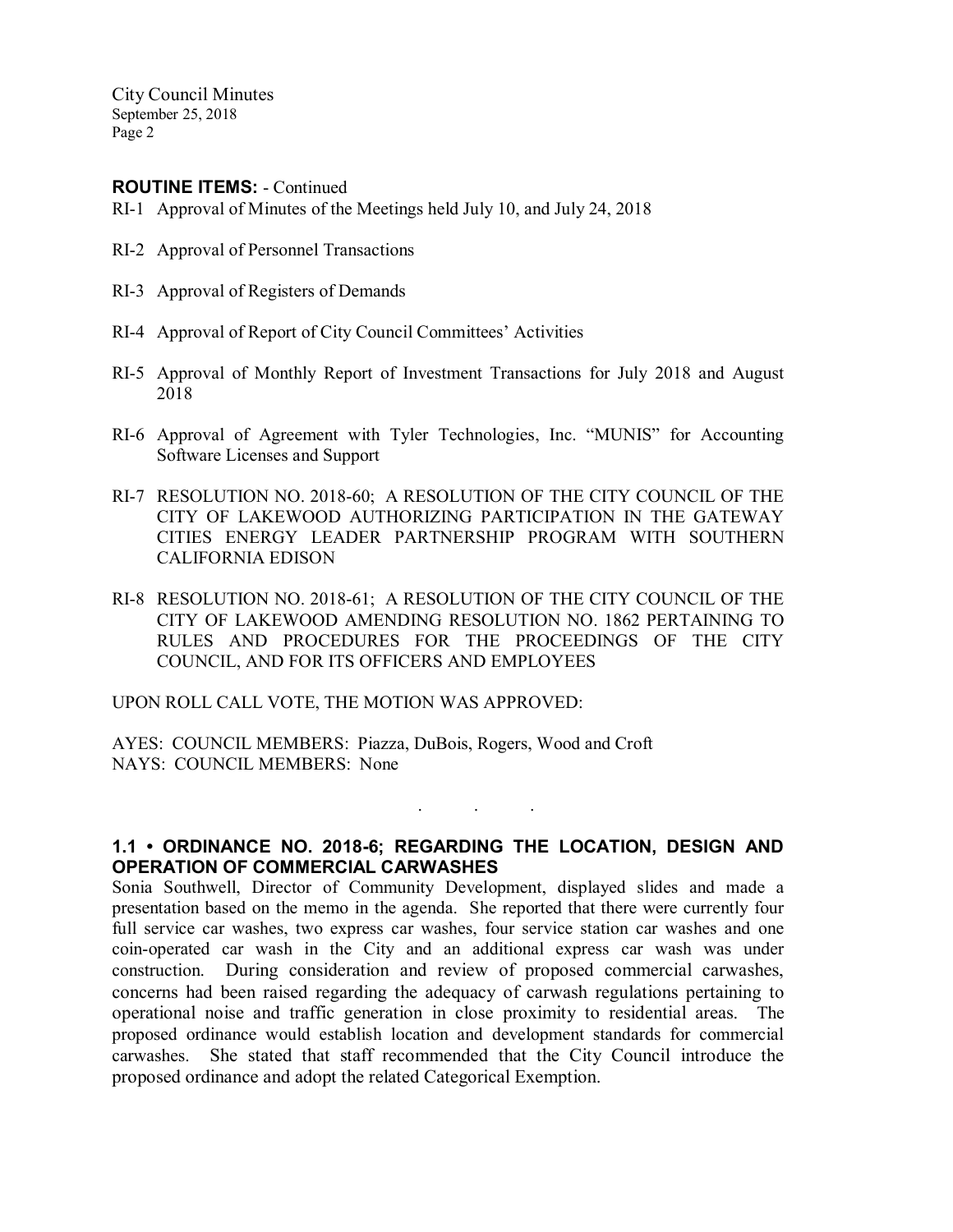## 1.1 • ORDINANCE NO. 2018-6; REGARDING THE LOCATION, DESIGN AND OPERATION OF COMMERCIAL CARWASHES - Continued

Responding to Vice Mayor Rogers' inquiry pertaining to sales tax received from car washes, Ms. Southwell stated that except for the incidentals such as cleaning supplies or air fresheners, the City did not receive any economic benefit.

In response to Council Member Piazza's questions regarding whether there were any potential car wash businesses that might be impacted by the proposed changes, Ms. Southwell replied that there had been three inquiries with only one of those contemplated located in the C-4 zone. She stated that one inquiry had been received from the owner of the property at Bellflower and Del Amo Boulevards, who had submitted some preliminary plans but that no application had been filed. She added that another inquiry had been received for a car wash extension but with no construction drawings or Development Review Board submittal. She further stated that existing car washes would be deemed approved and would continue to operate and modernize as needed.

Ms. Southwell confirmed for Council Member Wood that two of the three car wash inquiries would not be allowed under the ordinance. She added that Parkcrest Car Wash had already been in the process of the Conditional Use Permit application prior to the drafting of the proposed ordinance. In response to Council Member Wood's questions pertaining to onsite parking, Ms. Southwell stated that dedicated parking spaces for employees were a requirement to prevent staff from parking in the neighborhood.

Mayor Croft opened the public hearing at 8:09 p.m. and called for anyone in the audience wishing to address the City Council on this matter.

Emeil Kamel, 4905 Bellflower Boulevard, Lakewood, expressed opposition to the ordinance and indicated his plan for an express car wash business noting his belief that noise and traffic issues would not exist.

Arthur Pinette, Lakewood, expressed gratitude to the City Council and the Planning and Environment Commission for addressing the issues of residents adjacent to proposed car washes and stated he would continue to monitor all car wash construction in the City.

Alan Gafford, Lakewood, addressed the City Council regarding concerns with car wash hours of operation, the proximity to residences, noise issues, alley access and traffic issues.

Responding to a question from Mr. Gafford, Steve Skolnik, for the City Attorney, clarified that while it had been discussed earlier during the time of the Parkcrest Car Wash project review process, the development of the proposed ordinance had been more recent.

Mayor Croft closed the public hearing at 8:19 p.m.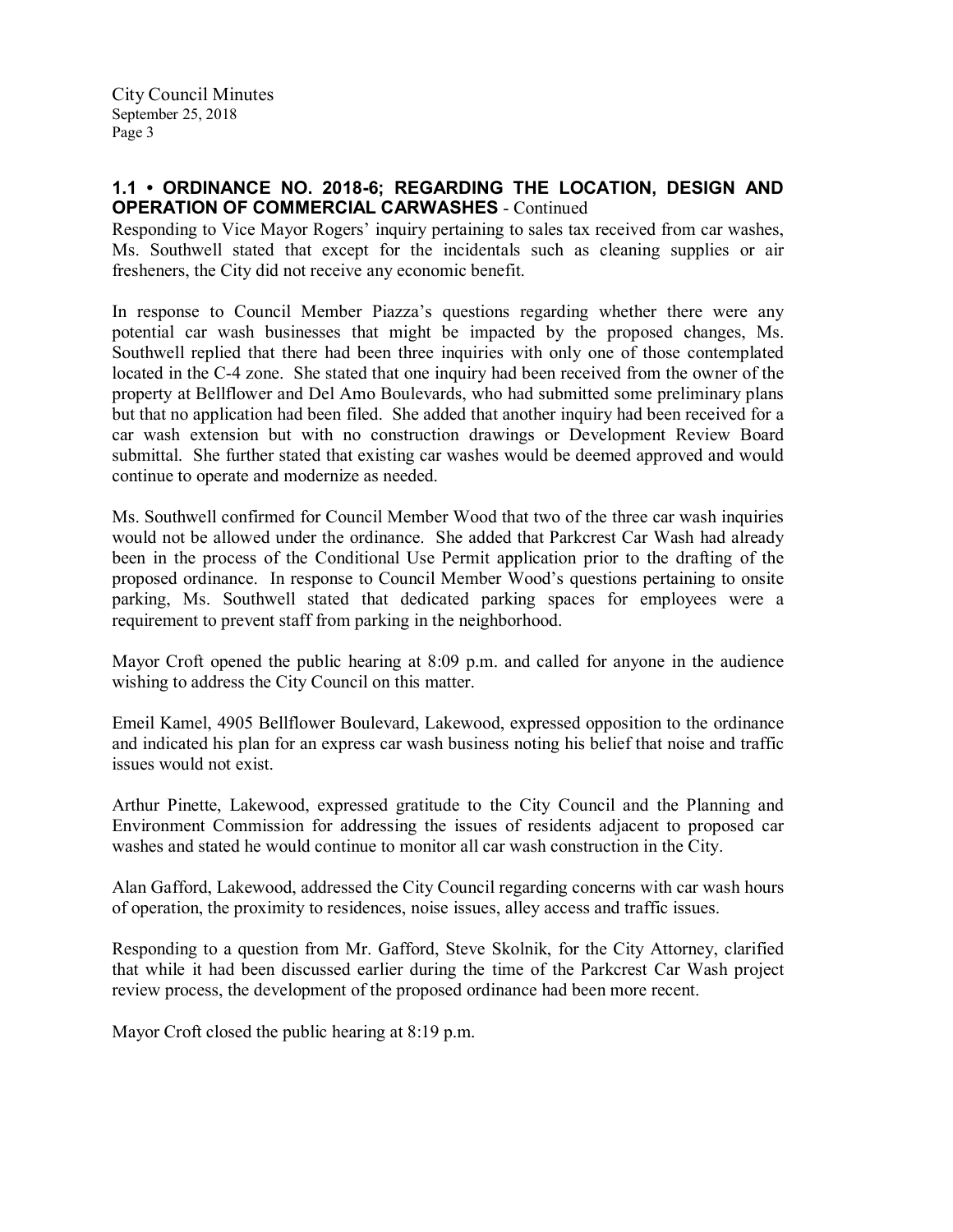## 1.1 • ORDINANCE NO. 2018-6; REGARDING THE LOCATION, DESIGN AND OPERATION OF COMMERCIAL CARWASHES - Continued

Mr. Skolnik noted that due to the varying circumstances associated with each car wash application, the hours of operation might be best handled through the conditional use permit process which could be tailored for specific situations and could be considered on a case by case basis.

In response to Council Member Wood's inquiries regarding adjustments to the hours of operation, Mr. Skolnik stated that specific outer parameters could be set which could be subject to the discretion of the Planning and Environment Commission during consideration of the conditional use permit.

Mayor Croft added that the conditional use permit process provided the flexibility to examine each car wash for site location, design and operational requirements noting that decisions of the Planning and Environment Commission could be appealed to the City Council should there be resulting issues.

Ms. Southwell responded to Council Member Wood's questions by stating that of the existing car washes, some started operations as early as 8:00 a.m. and some full service car wash locations closed when it became dark in the evenings.

Council Member Piazza stated that there should be some method of providing the Planning and Environment Commission with guidance on decisions regarding the proximity of car washes to residential areas whether based on specified distances or on decibel levels. He requested statistical information on the number of car wash businesses located in the City in relation to population and relative to other cities.

Vice Mayor Rogers expressed concerns regarding the proliferation of car washes and with the potential of commercial establishments being taken over by businesses that did not add to the local economy. Noting that only six percent of the City had been zoned commercial and with the existing structural deficit in the budget, he emphasized the importance of bringing in tax generating businesses.

Responding to Council Member Wood's inquiry pertaining to the status of car wash applicants who had already initiated paperwork, Mr. Skolnik stated that the Permit Streamlining Act would not require that such applications be approved. He noted that applicants had been provided notice that the proposed ordinance was under consideration and based on the 180-day timeframe, no applicant would get approved plans before the ordinance would become effective.

Mr. Skolnik confirmed for the Council Members that the proposed ordinance could be read by title and introduced at this time; then at the following meeting, the City Council could adopt the ordinance or re-introduce it should there be any amendments. He explained that a study session could be held prior to adoption of the ordinance in order to provide additional information, if necessary.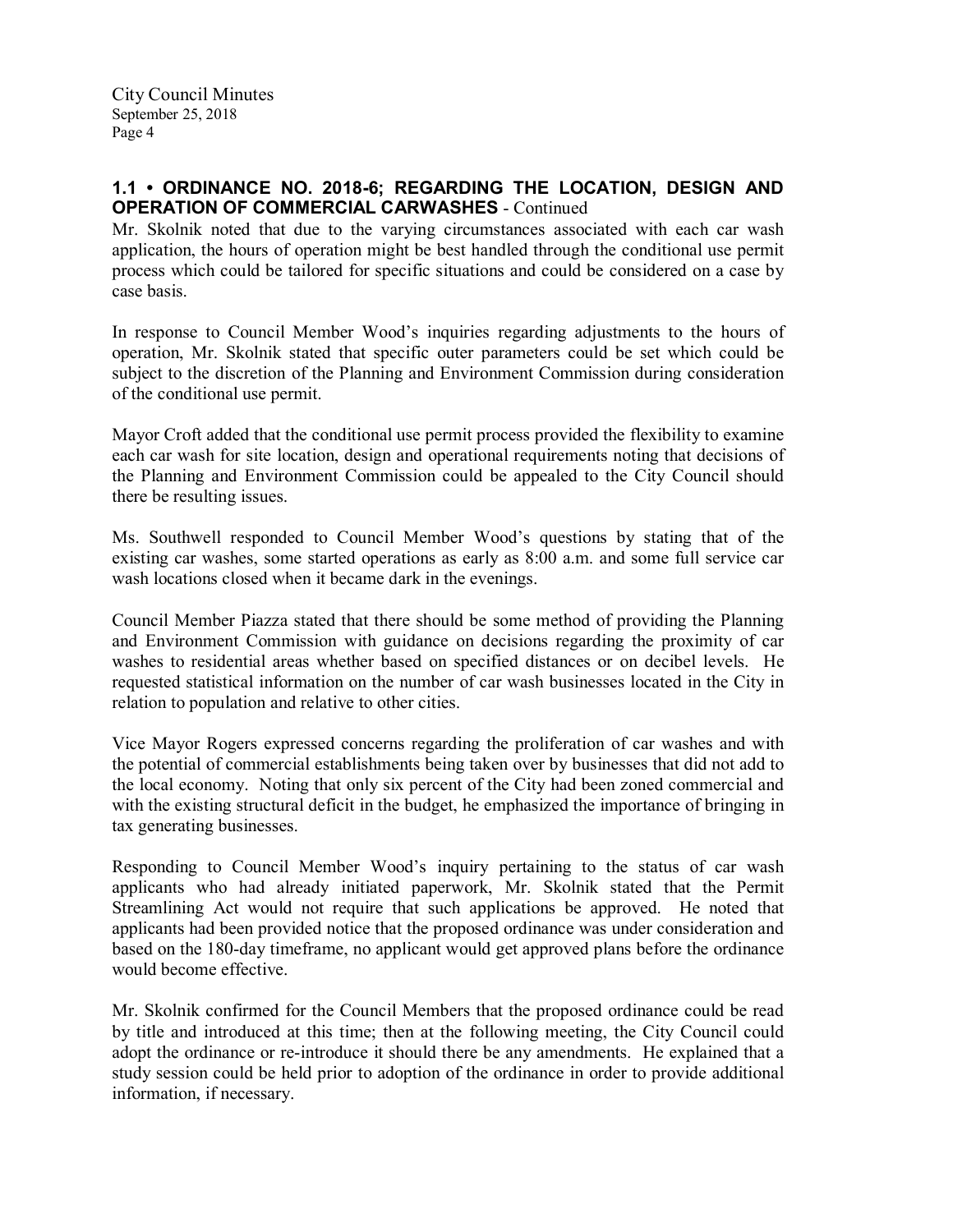### 1.1 • ORDINANCE NO. 2018-6; REGARDING THE LOCATION, DESIGN AND OPERATION OF COMMERCIAL CARWASHES - Continued

ORDINANCE NO. 2018-6; AN ORDINANCE OF THE CITY COUNCIL OF THE CITY OF LAKEWOOD AMENDING THE LAKEWOOD MUNICIPAL CODE AND THE ZONING ORDINANCE REGARDING THE LOCATION, DESIGN AND OPERATION OF COMMERCIAL CARWASHES was read by title by the City Clerk.

MAYOR CROFT MOVED AND VICE MAYOR ROGERS SECONDED TO WAIVE FURTHER READING, INTRODUCE ORDINANCE NO. 2018-6 AND ADOPT THE RELATED CATEGORICAL EXEMPTION. UPON ROLL CALL VOTE, THE MOTION WAS APPROVED:

AYES: COUNCIL MEMBERS: Piazza, DuBois, Rogers, Wood and Croft NAYS: COUNCIL MEMBERS: None

## 1.2 • ORDINANCE NO. 2018-7; REGARDING THE SHORT-TERM RENTALS OF RESIDENTIAL PROPERTIES AND REQUIRING A BUSINESS LICENSE AND TRANSIENT OCCUPANCY TAX FOR SUCH SHORT-TERM RENTALS

. . .

The Director of Community Development displayed slides and made a presentation based on the memo in the agenda. She explained that after a resident complaint had been received in 2017, a study session had been held and staff had since continued to monitor short-term rentals in the City. Ms. Southwell stated that the purpose of the proposed ordinance would prohibit the short-term rental of whole homes and regulate the short-term rental of rooms within an owner occupied home. The proposed ordinance also established a business license and applied the adopted Transient Occupancy Tax to home share room rentals. She concluded by stating that staff recommended that the City Council introduce the proposed ordinance and adopt the related Categorical Exemption.

Jose Gomez, Director of Finance and Administrative Services, confirmed for Council Member Wood that the tax would be collected by staff and explained that a third party consultant would assist in identifying short-term rental locations and work to enforce the ordinance. Mr. Gomez responded to further questions from Council Member Wood by stating that enforcement of the ordinance would be handled similarly to other business licenses and would progress to the administrative citation process if there was continued noncompliance.

Mr. Skolnik reported that the proposed ordinance had not been anticipated as a revenue source but that it allowed the ability to collect more money than it would cost to administer the program. He further stated that it had not been intended to be a money losing program to enforce.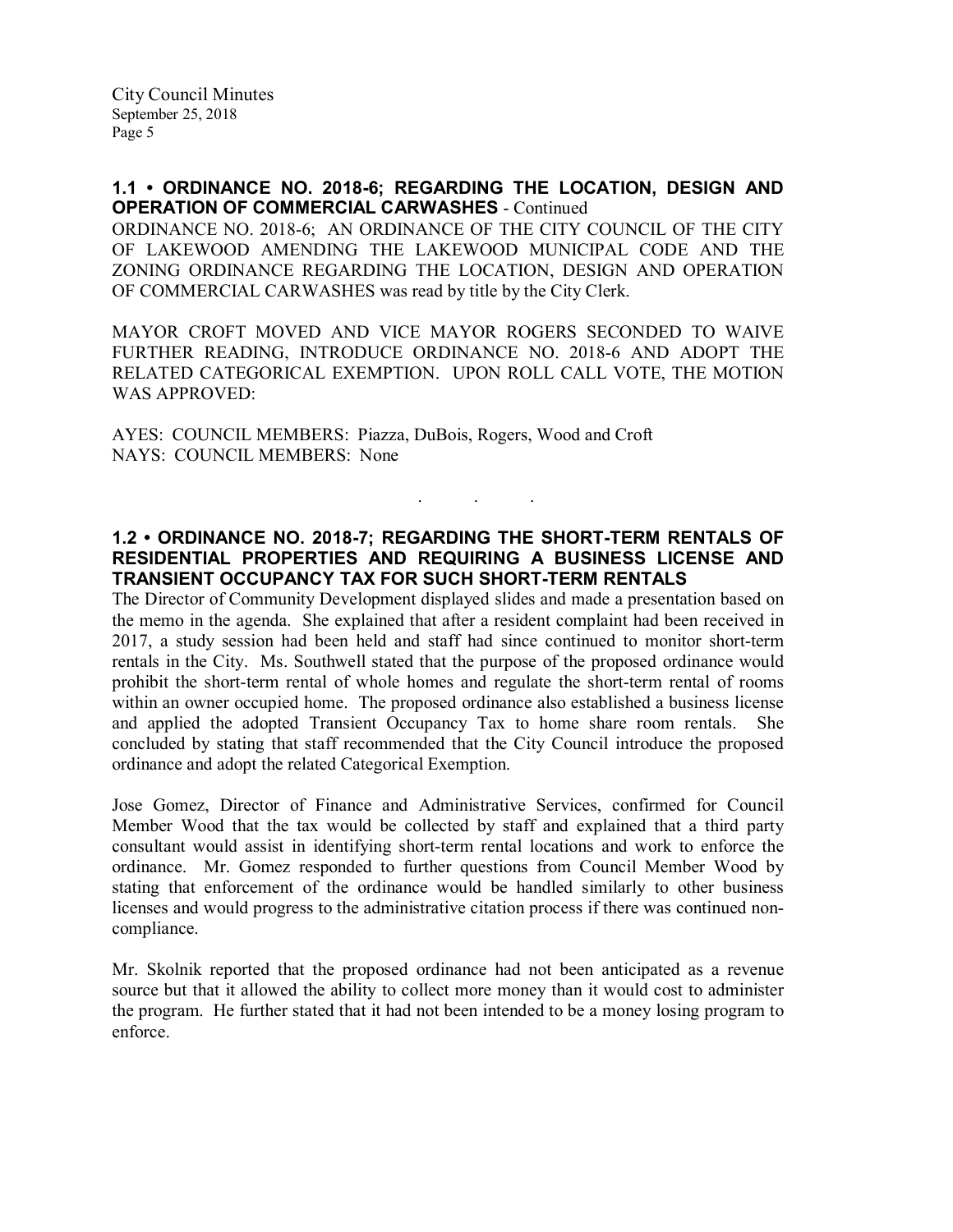1.2 • ORDINANCE NO. 2018-7; REGARDING SHORT-TERM RENTALS - Continued Citing their increased popularity in other communities, Council Member Piazza stated the importance of having some control over short-term rentals particularly with potential issues in Lakewood neighborhoods and noted that the proposed ordinance was a good start.

Vice Mayor Rogers concurred with Council Member Piazza's assertion and noted that the proposed ordinance was a proactive measure against issues related to such uses. He further commented that should additional issues arise in neighborhoods, the matter could be revisited to consider more stringent regulations.

Mayor Croft opened the public hearing at 8:44 p.m. and called for anyone in the audience wishing to address the City Council on this matter. There was no response.

ORDINANCE NO. 2018-7; AN ORDINANCE OF THE CITY COUNCIL OF THE CITY OF LAKEWOOD AMENDING ARTICLE VI AND IX OF THE LAKEWOOD MUNICIPAL CODE PERTAINING TO STANDARDS FOR SHORT-TERM RENTALS OF RESIDENTIAL PROPERTIES AND REQUIRING A BUSINESS LICENSE AND TRANSIENT OCCUPANCY TAX FOR SUCH SHORT-TERM RENTALS was read by title by the City Clerk.

COUNCIL MEMBER WOOD MOVED AND VICE MAYOR ROGERS SECONDED TO WAIVE FURTHER READING, INTRODUCE ORDINANCE NO. 2018-7 AND ADOPT THE RELATED CATEGORICAL EXEMPTION. UPON ROLL CALL VOTE, THE MOTION WAS APPROVED:

AYES: COUNCIL MEMBERS: Piazza, DuBois, Rogers, Wood and Croft NAYS: COUNCIL MEMBERS: None

. . .

# 2.1 • ORDINANCE NO. 2018-8; PERTAINING TO COMPENSATION OF MEMBERS OF THE CITY COUNCIL

Thaddeus McCormack, City Manager, made a presentation based on the report in the agenda and stated that compensation for City Council Members was last adopted in 2005. He reported that the Government Code authorized an increase in City Council salaries well above what had been proposed in the ordinance noting that the proposed amount was far below the Consumer Price Index calculated over that time frame from 2007 to effectively 2020.

Mayor Croft explained that the item had been placed on the agenda at his request and that it had been over thirteen years since compensation of the City Council had been considered. He asserted that such a change would not go into effect until after the 2020 municipal election and that the proposed amendment was a modest amount that equaled about seventenths of a percent per year increase if amortized over the period of time since the last adjustment.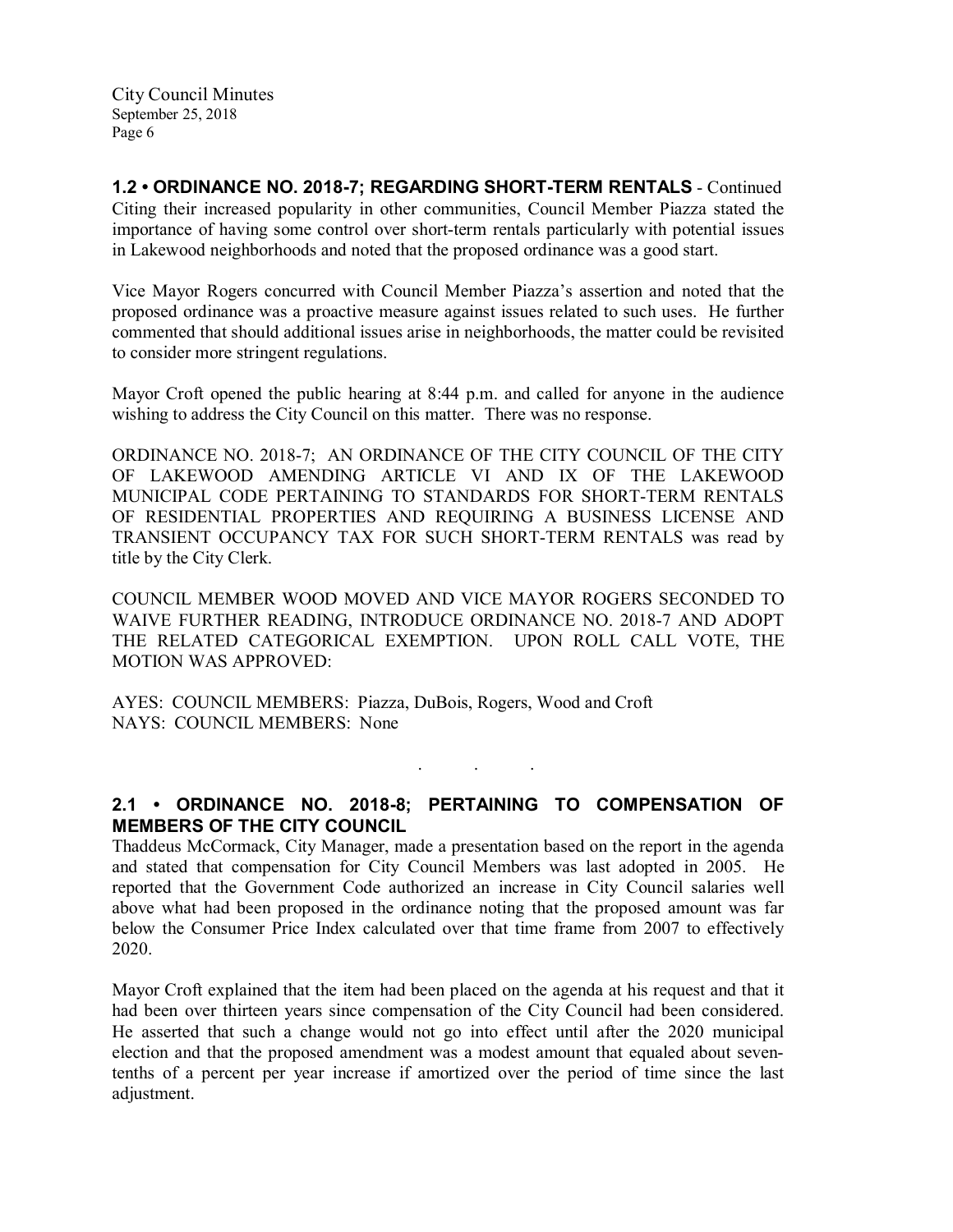## 2.1 • ORDINANCE NO. 2018-8; PERTAINING TO COMPENSATION OF MEMBERS OF THE CITY COUNCIL - Continued

Vice Mayor Rogers, stated that while the nine percent increase appeared disproportionate, it amounted to just \$136 per month. Citing the abuse that occurred in other cities, he expressed gratitude that his Council colleagues would not let that happen in Lakewood. He maintained that if they intended to inspire and motivate future council members, such an increase was sensible and fair to the people who would be investing their time and effort into keeping the City great.

Council Member DuBois expressed support for the proposed ordinance and stated that despite initial reaction to the compensation increase, she concurred with Vice Mayor Rogers' observations pertaining to the sacrifices associated with serving on the City Council.

ORDINANCE NO. 2018-8; AN ORDINANCE OF THE CITY COUNCIL OF THE CITY OF LAKEWOOD AMENDING THE MUNICIPAL CODE PERTAINING TO COMPENSATION OF MEMBERS OF THE CITY COUNCIL was read by title by the City Clerk.

MAYOR CROFT MOVED AND VICE MAYOR ROGERS SECONDED TO WAIVE FURTHER READING AND INTRODUCE ORDINANCE NO. 2018-8. UPON ROLL CALL VOTE, THE MOTION WAS APPROVED:

AYES: COUNCIL MEMBERS: Piazza, DuBois, Rogers, Wood and Croft NAYS: COUNCIL MEMBERS: None

### SUCCESSOR AGENCY ACTIONS

1. Approval of Register of Demands VICE MAYOR ROGERS MOVED AND COUNCIL MEMBER WOOD SECONDED TO APPROVE THE REGISTER OF DEMANDS. UPON ROLL CALL VOTE, THE MOTION WAS APPROVED:

. . .

AYES: COUNCIL MEMBERS: Piazza, DuBois, Rogers, Wood and Croft NAYS: COUNCIL MEMBERS: None

### SUCCESSOR HOUSING ACTIONS

1. Approval of Register of Demands COUNCIL MEMBER WOOD MOVED AND COUNCIL MEMBER PIAZZA SECONDED TO APPROVE THE REGISTER OF DEMANDS. UPON ROLL CALL VOTE, THE MOTION WAS APPROVED:

 $\mathcal{L}^{\text{max}}_{\text{max}}$  . The set of  $\mathcal{L}^{\text{max}}_{\text{max}}$ 

AYES: COUNCIL MEMBERS: Piazza, DuBois, Rogers, Wood and Croft NAYS: COUNCIL MEMBERS: None